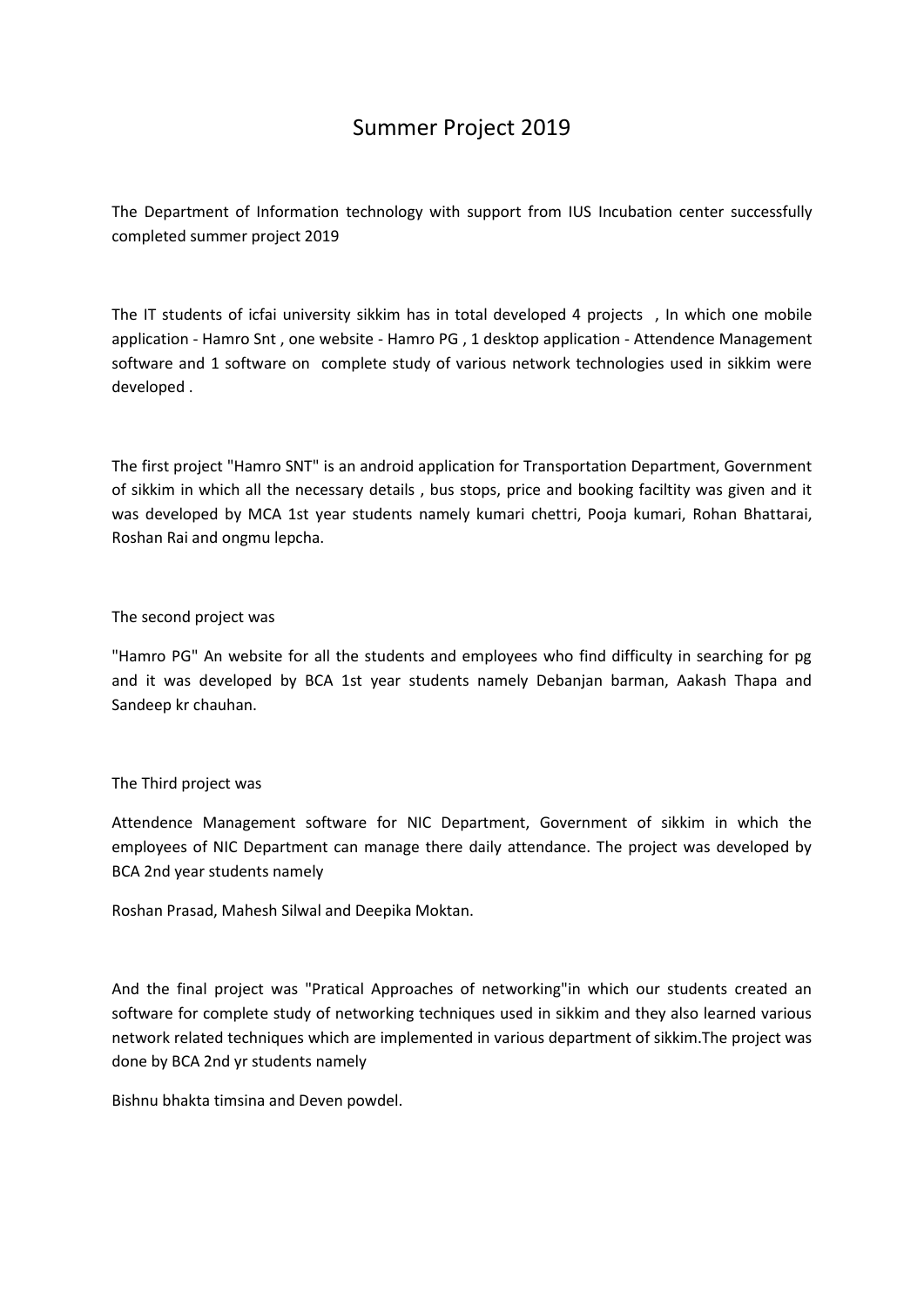The summer project was attended by various dignitaries from various departments of Government of sikkim

1. Dr. Rebika Rai,Assistant Professor,sikkim university

2. Mr. Yash Gurung,Technical Officer, Land Revenue n Disaster Management

3. Srijana Rai, Network Engineer NIC

4. Mr. Prashant Chettri, Educationist, Social Worker

5. Mr. Roshan Gurung DGM,SNT, Govt of Sikkim

6. Mr. Karma ZimbaSr. RTO, SNT

Were present there to witness the presentation and demonstrations of the above mentioned projects.

All the above mentioned project were developed under the guidance of

Faculties Mr. Gagan gurung , Mr. Rahul shah and Mr. Dhiraj Jaiswal.

The projects will be formally launched in the month of August by IUS Incubation center, Icfai university sikkim.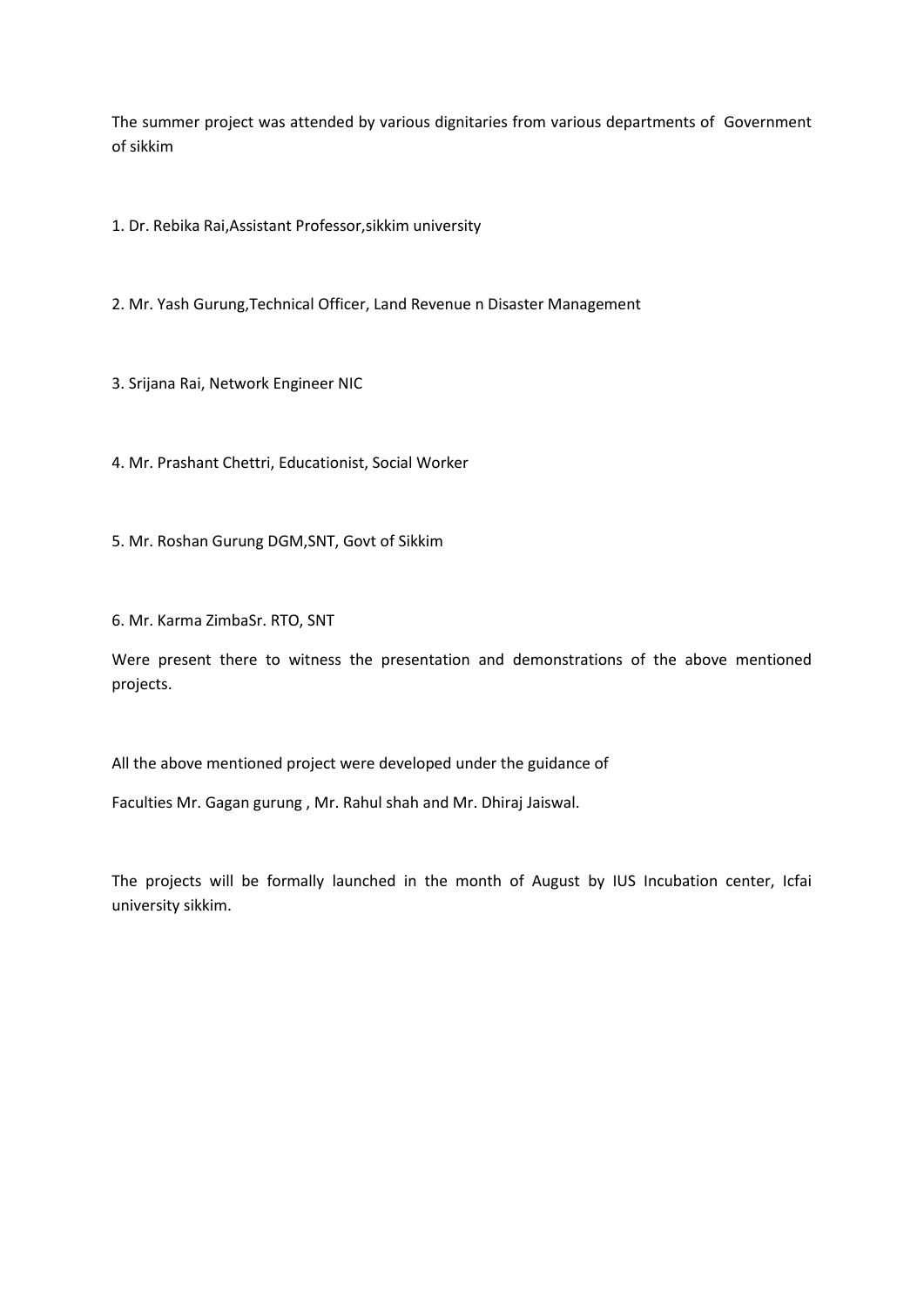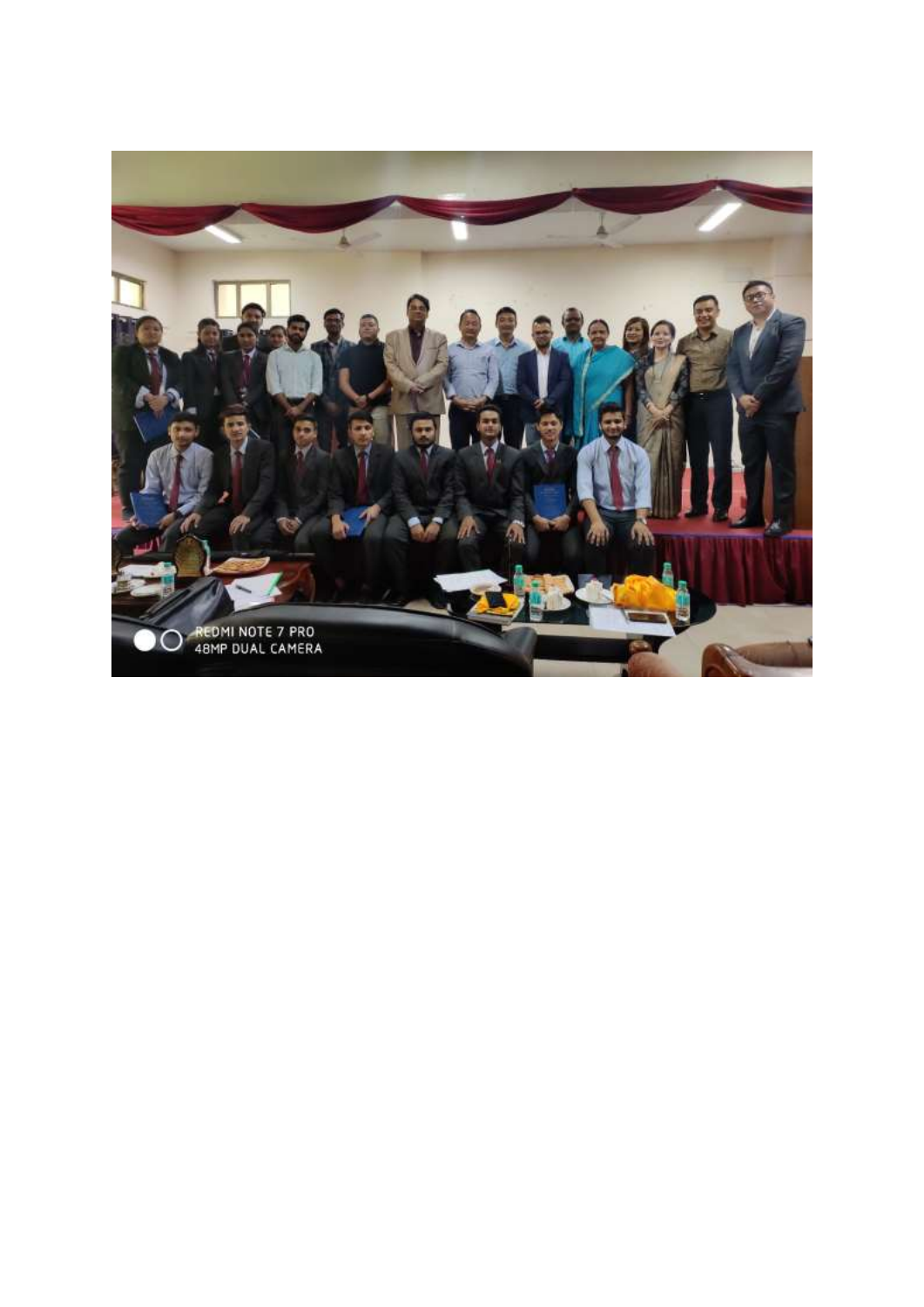# **NEWS**

## LICFAI University develops bus ticket booking app, accommodation search website

### BARLAGERING of May-June

the IT students of ICFAI a mobile app, a software and Incubation Centre. two web-based applications.

search website, a web-based in the university today. attendance management university during the months location, bus and driver's aims to ease the difficulty of

University here have developed KFAI University Sikkim the student creators of the app The students made

maileagu macommodation products at an event organised to the users. It will also provide

system and a software for upp, "Hamro SNT' is an informed. Officials from BCA students keeps track of practical approaches of andoxid-based mixmutive-and Sikkim Nationalised Transport the attendance of the Chettrisaid the Hamm SNT networking were developed booking app created by the lat were also present at the event. employees and leave app will solve the problem of under Summer Project, the year MCA students. The The accommodators senth applications of departments traffic congestion and the focus

The four projects were gouldn's among others II will watching a place to stay in various GANGTON, July 17: As developed by students of the give an easy access to the Gangtok So far 3-10 students nechadoges that are used in part of their abread interestip. Department of Information commuters by providing have sheady registered in the NIC and ofter government Technology with support from timing and location of the bus, website, it was informed sail.

A but ticket booking presentations of the above booking and payment facilities to the public. information about the tourist management system software praised the students for their The online ticket booking locations of the State," they development by the 2nd year creations.

annual internship primary idea is to provide website, Hamm PG designed under National Informaties on public transformation will programme organssed by the information on bus fare, by 1st year BCA students, Centre.

details, number of busses employees and students in designed for complete study of The Hamro PG website

"The app provides online booking app will be available faculties Gagae Garung, Rahul The attendance

networking agnoss

All the projects were along with the bus ticket created under the guidance of Shah and Dhiraj Jaiswal

The dignituries present

Educationist Prashant



contacturo.

SIKKIM EXPRESS, THURSDAY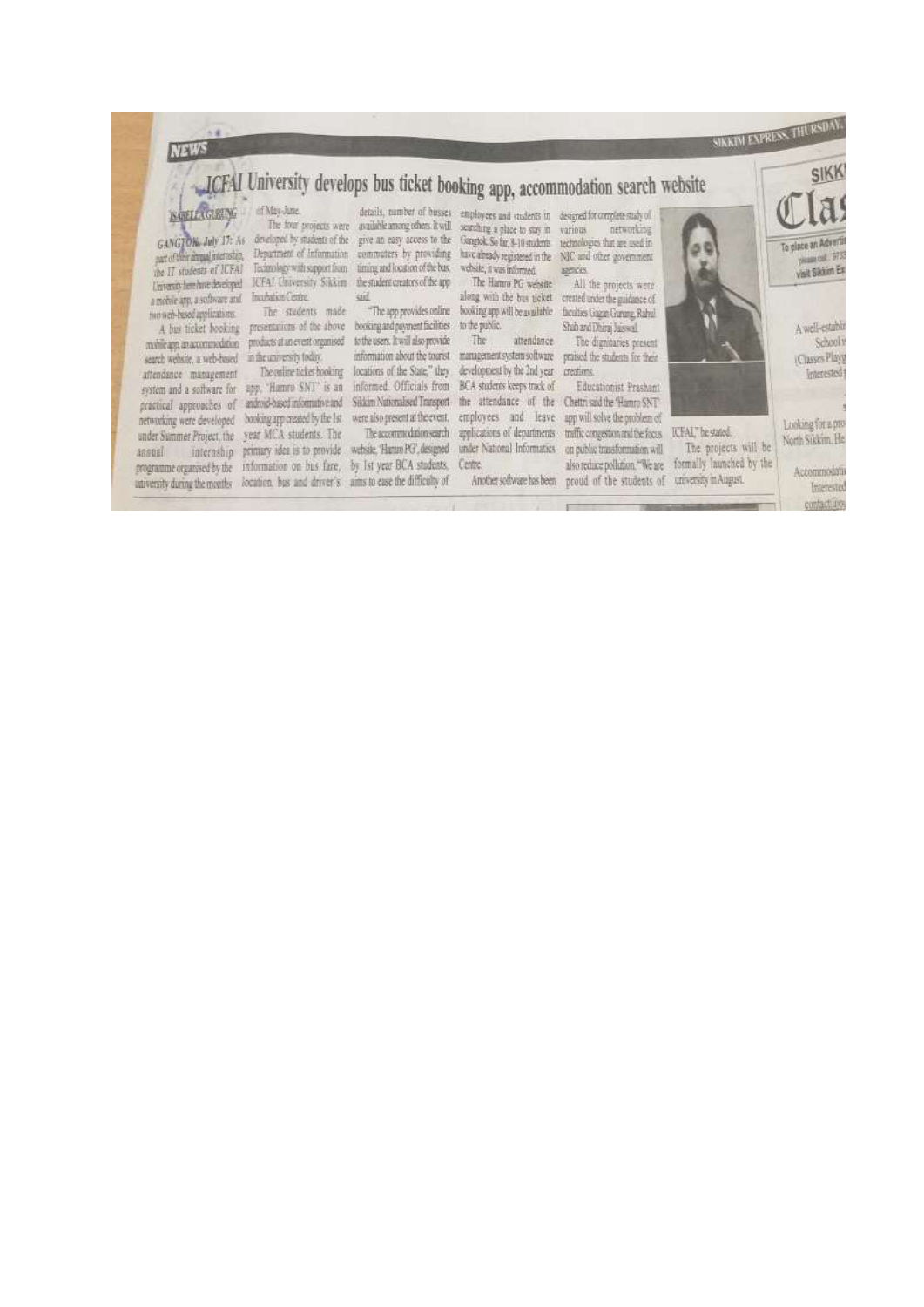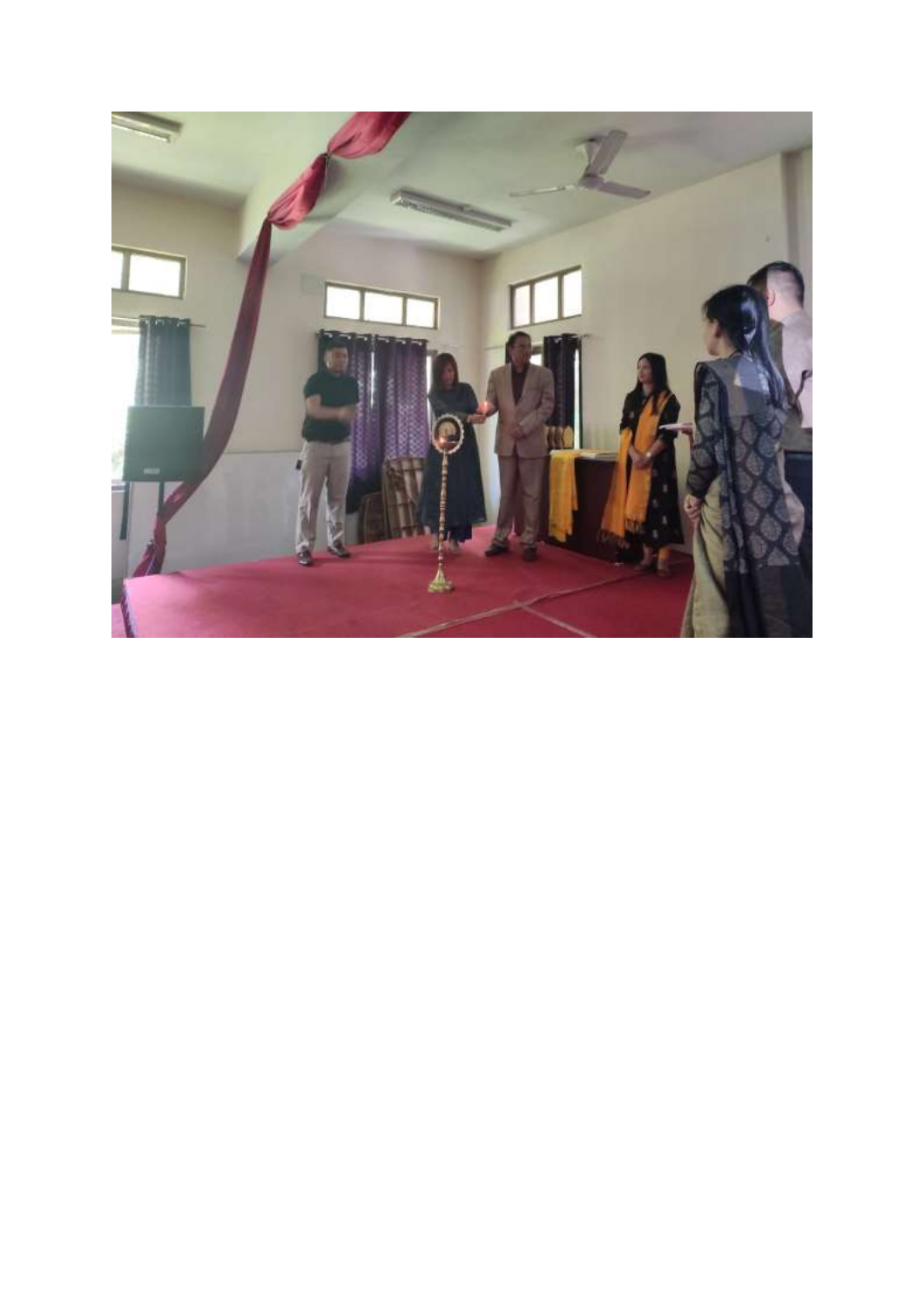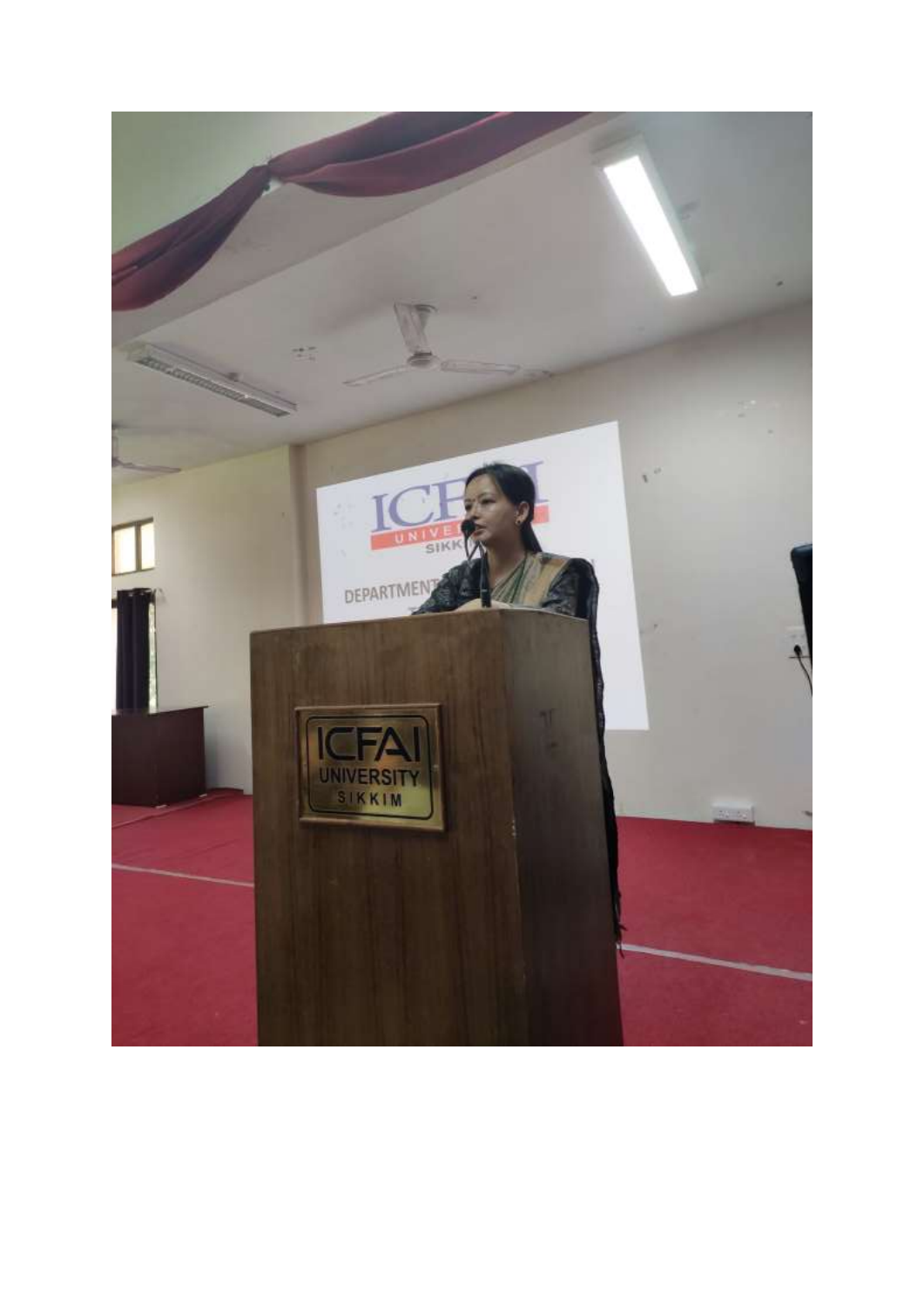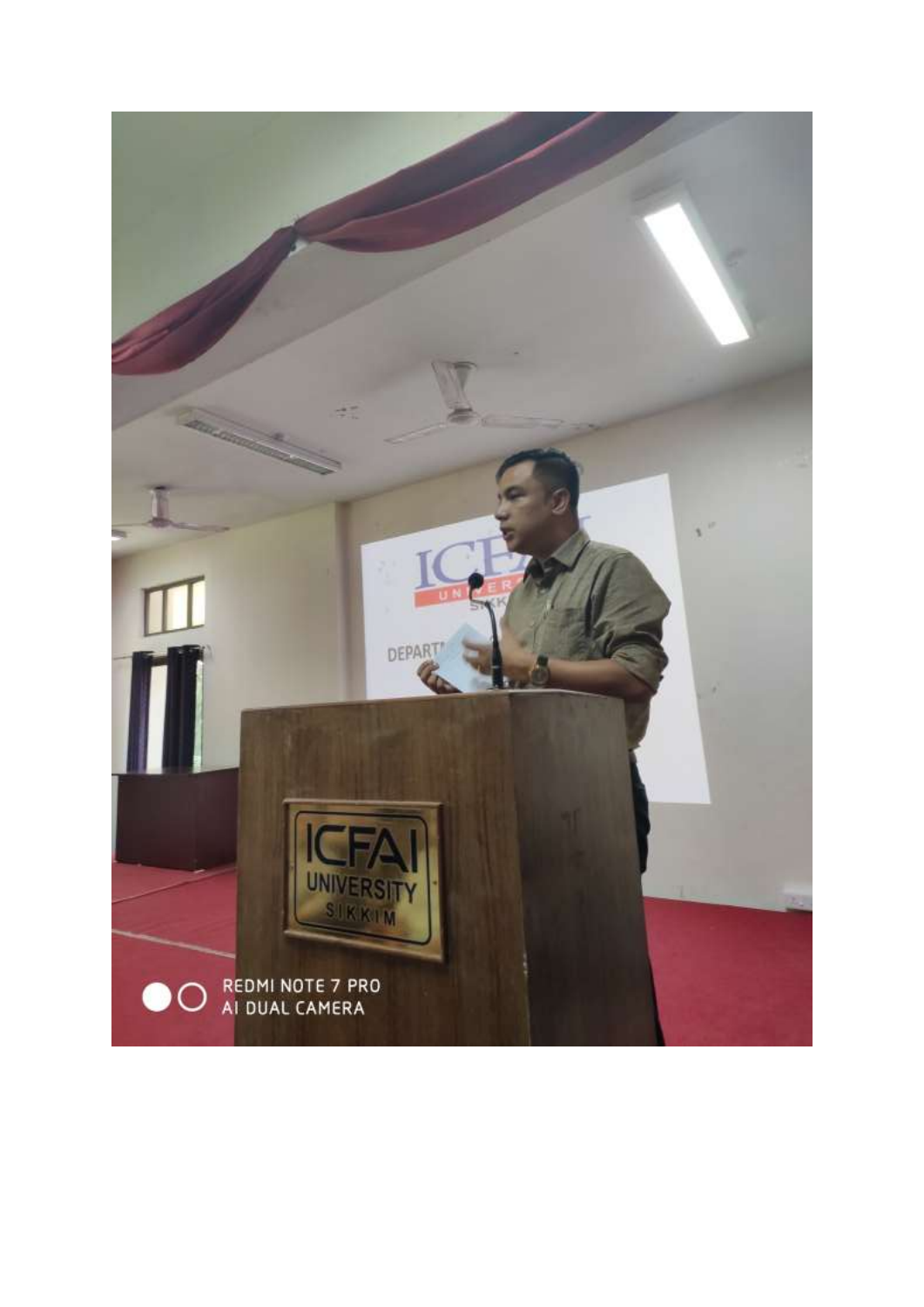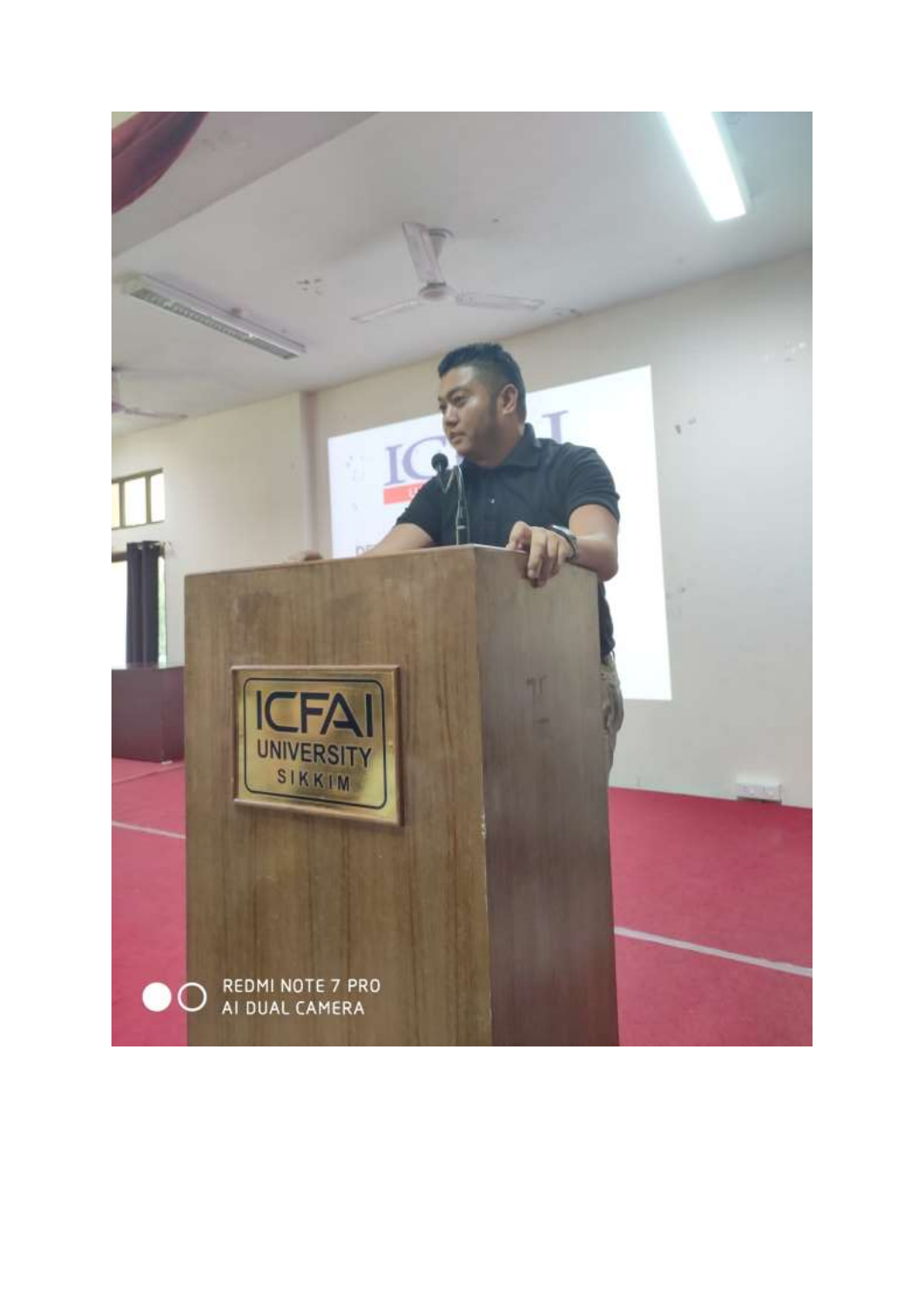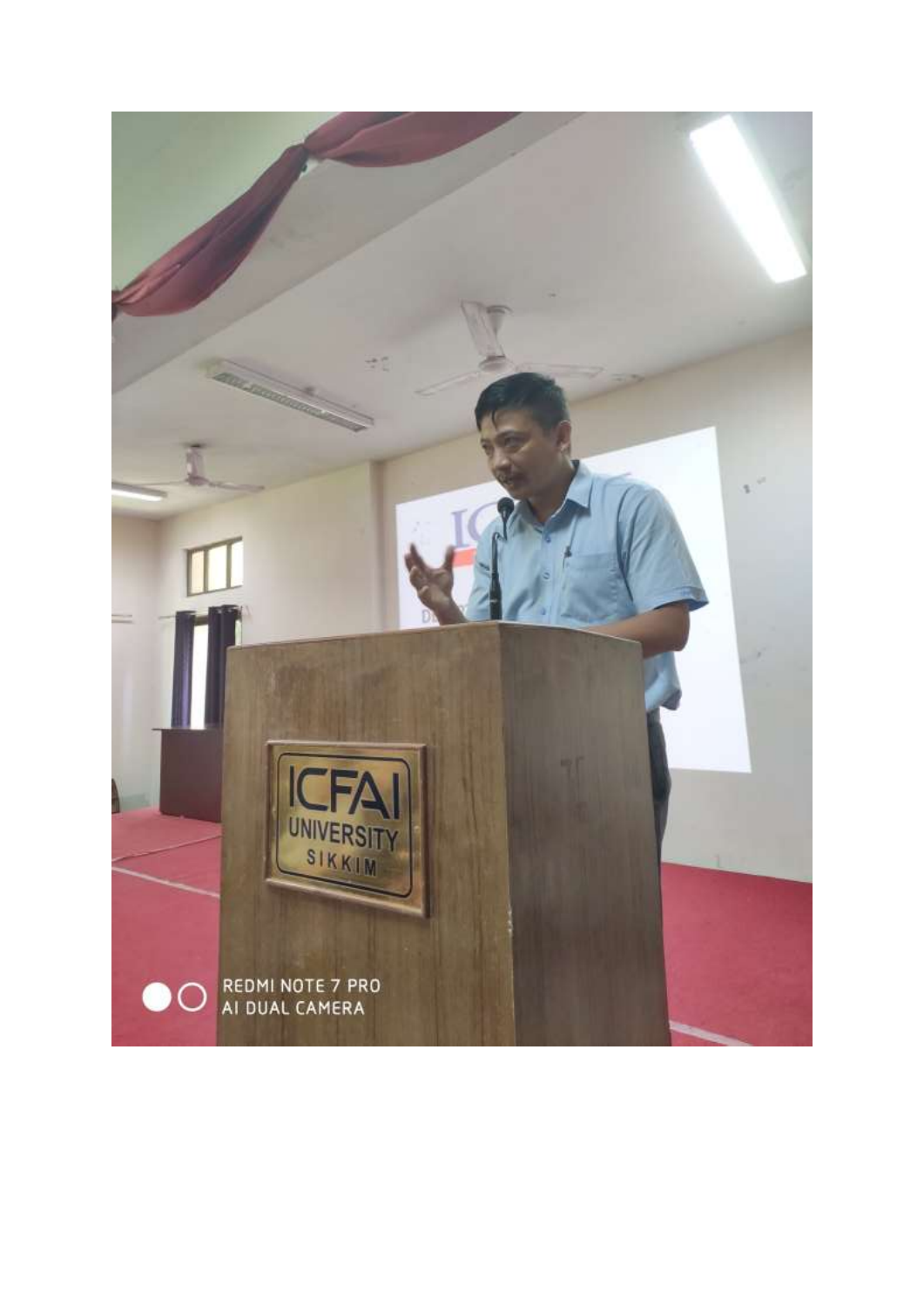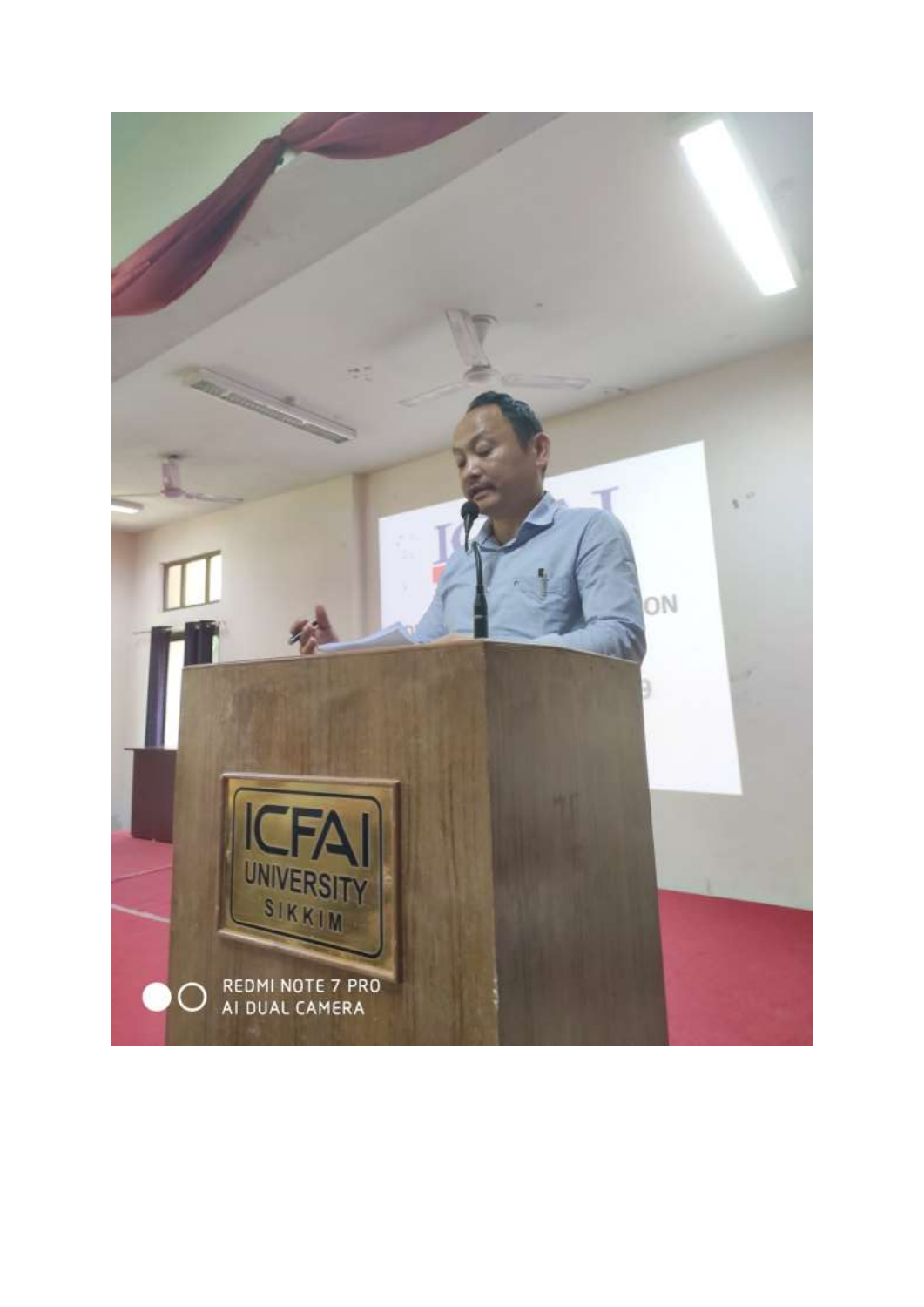